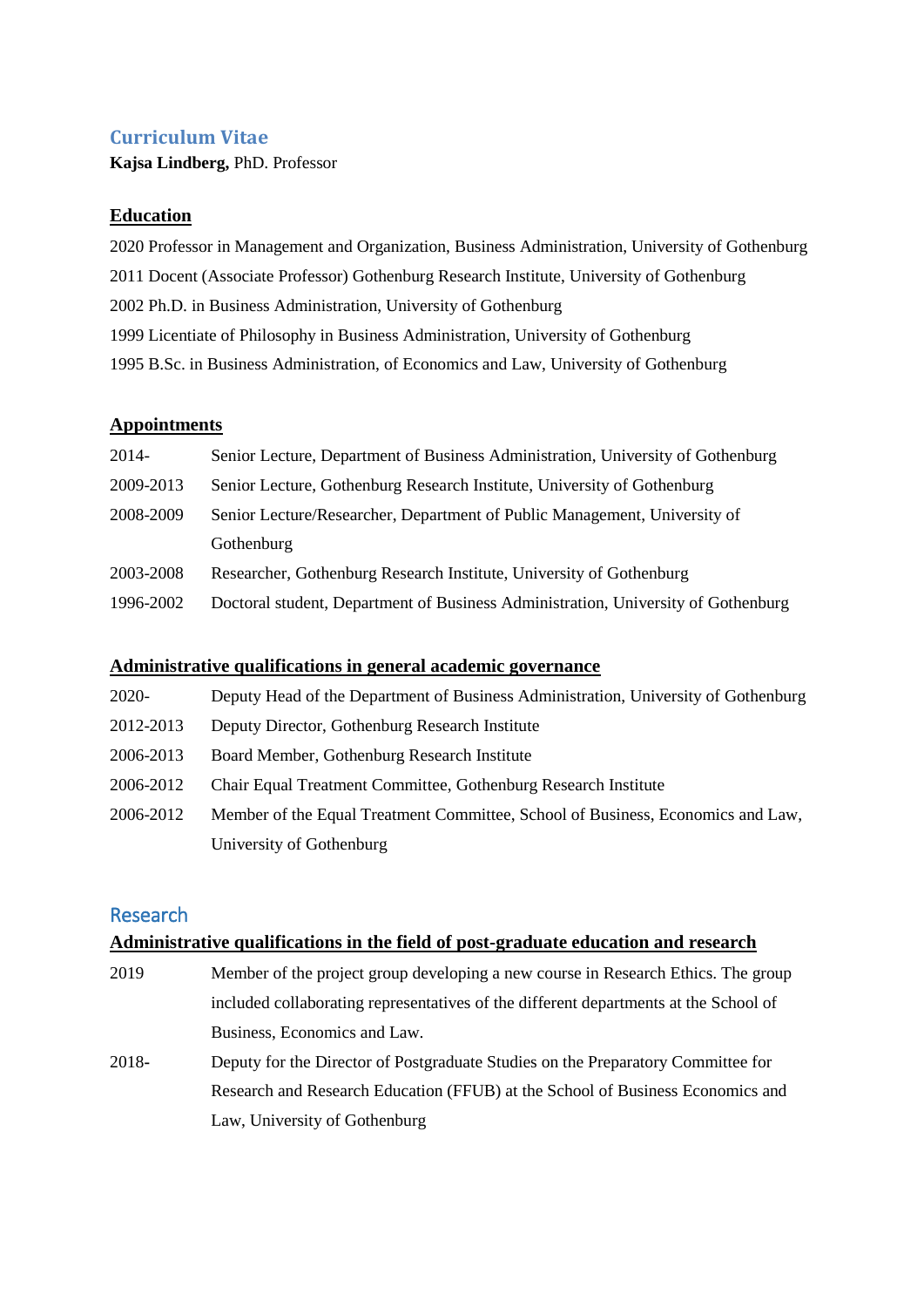| 2017     | Member of a project group developing a new course structure for the PhD program in |
|----------|------------------------------------------------------------------------------------|
|          | Business Administration. The group included collaborating representatives of the   |
|          | different sections.                                                                |
| $2015 -$ | Deputy, Board of Research and Post-Graduate Education, Department of Business      |
|          | Administration, School of Business, Economics and Law.                             |
| 2014-    | Member of LETStudio. The LETStudio is a strategic initiative for promoting         |
|          |                                                                                    |

- interdisciplinary research within the Learning Sciences at The University of Gothenburg. It addresses issues of knowledge, learning, communication and expertise in contemporary society.
- 2014-2016 Coordinator of seed-money seminars for research funding applications, Department of Business Administration
- 2014-2015 Investigating the conditions of Health Care Management as a strategic field for the School of Business, Economics and Law. Project leader Ewa Wikström (financed by the Foundation for Economic Research in West Sweden.)
- 2012-2013 Member of a group from Business Administration (Director of Postgraduate Studies, Postgraduate Studies Officer and myself) who took part in a benchmark project for PhD programs, including all faculties at the University of Gothenburg
- 2012-2013 Board member representing the Gothenburg Research Institute, the Board of Research and Post-graduate Education, the Department of Business Administration, the School of Business, Economics and Law,
- 2012-2013 Board member representing the Gothenburg Research Institute on the Preparatory Committee for Research and Research Education (FFUB) at the School of Business Economics and Law, University of Gothenburg
- 2011- 2013 Program Director of the research program Organizing in Action Net, jointly with Ulla Eriksson-Zetterquist.

## **Funding**

#### **Project leader:**

- 2019-2025 Robotic surgery, visualization and the work of experts: Implications for the organization of health care practices and patient benefits, Jan Wallander och Tom Hedelius Stiftelse, Handelsbanken, peer-reviewed
- 2019-2022 Workshop and study visits Robotization of professional work, The Foundation for Economic Research in West Sweden
- 2015-2018 Organizing Complex Health Care Practices, Forte, peer-reviewed
- 2014-2016 Organizing Complex Practices, Vinnova, peer-reviewed
- 2010-2014 Market, entrepreneurship and practice: Pharmacy in transition. Riksbankens Jubileumsfond, peer review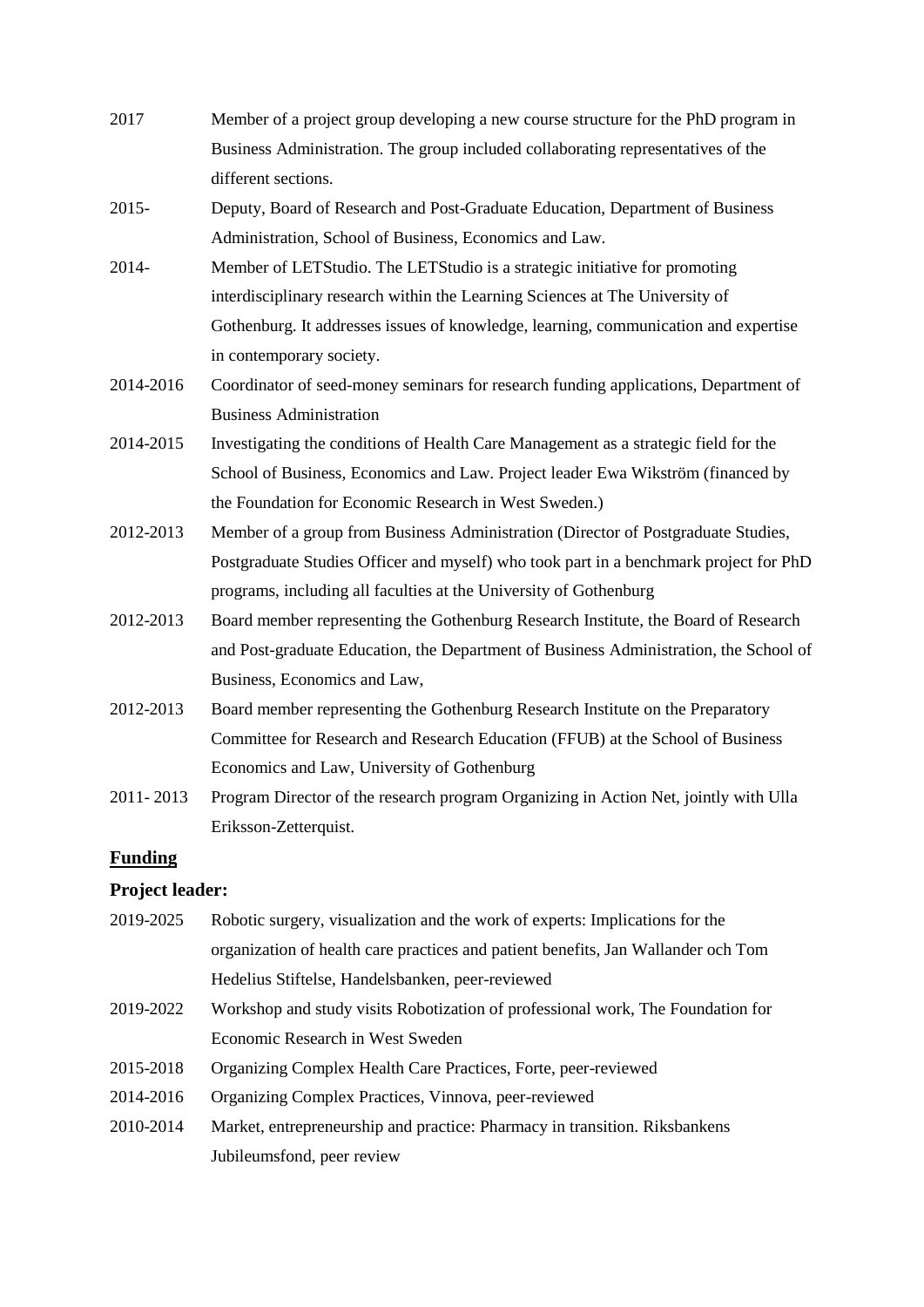- 2006-2009 Between Public and Private: Reconstructing the relationship between the health care sector and the pharmaceutical industry. Swedish Council for Working Life and Social Research, peer-reviewed
- 2005-2006 Utveckling av organisation och praktik i missbrukarvården. (eng. Title Development of organization and practice in substance abuse treatment) Ministry of Health and Social Affairs, (together with Ewa Wikström

#### **Co-applicant:**

- 2017-2022 The robotization of professional work. Swedish Research Council, peer review (Project leader Elena Raviola)
- 2017-2019 Implementation of rooftop solar energy. Energimyndigheten, peer review (project leader Fredrik Lavén)
- 2015-2016 Workshop and study visits Organizing Complex Practices, The Foundation for Economic Research in West Sweden. (Project leader Lars Walter)
- 2014-2015 Utveckling av Health Care Management som strategiskt profilområde på Handelshögskolan vid Göteborg universitet. the Foundation for Economic Research in West Sweden. (Project leader Ewa Wikström)
- 2010-2014 Technology at Work. Swedish Council for Working Life and Social Research, (Project leader Ulla Eriksson-Zetterquist), peer-reviewed
- 2003-2006 Vilka konsekvenser har e-affärer för organisering av företag? Swedish Council for Working Life and Social research, (Project leader Barbara Czarniawska), peer-reviewed

#### **Research Societies**

| AoM          | <b>Academy of Management</b>           |
|--------------|----------------------------------------|
| <b>EGOS</b>  | European Group of Organization Studies |
| <b>NFF</b>   | Nordic Academy of Management           |
| <b>FEKIS</b> | Föreningen Företagsekonomi i Sverige   |

#### **Academic Advisory Board**

2020-2022 Member Academic advisory board ORIN "Organizing Innovation: learning from pilots and testlabs" Interdisciplinary research program, Department of Political Science, Lund University

#### **External examiner at public PhD defenses and grading committees**

- 2021 Member of grading committee, Sanna Eklund, PhD, University of Gothenburg
- 2020 Member of grading committee, Yashar Mahmud, PhD, Stockholm University
- 2019 Member of grading committee, May Bazzi, PhD, Sahlgrenska Academy, University of Gothenburg
- 2017 External examiner, Tonje Hungnes, PhD, BI, Oslo, Norway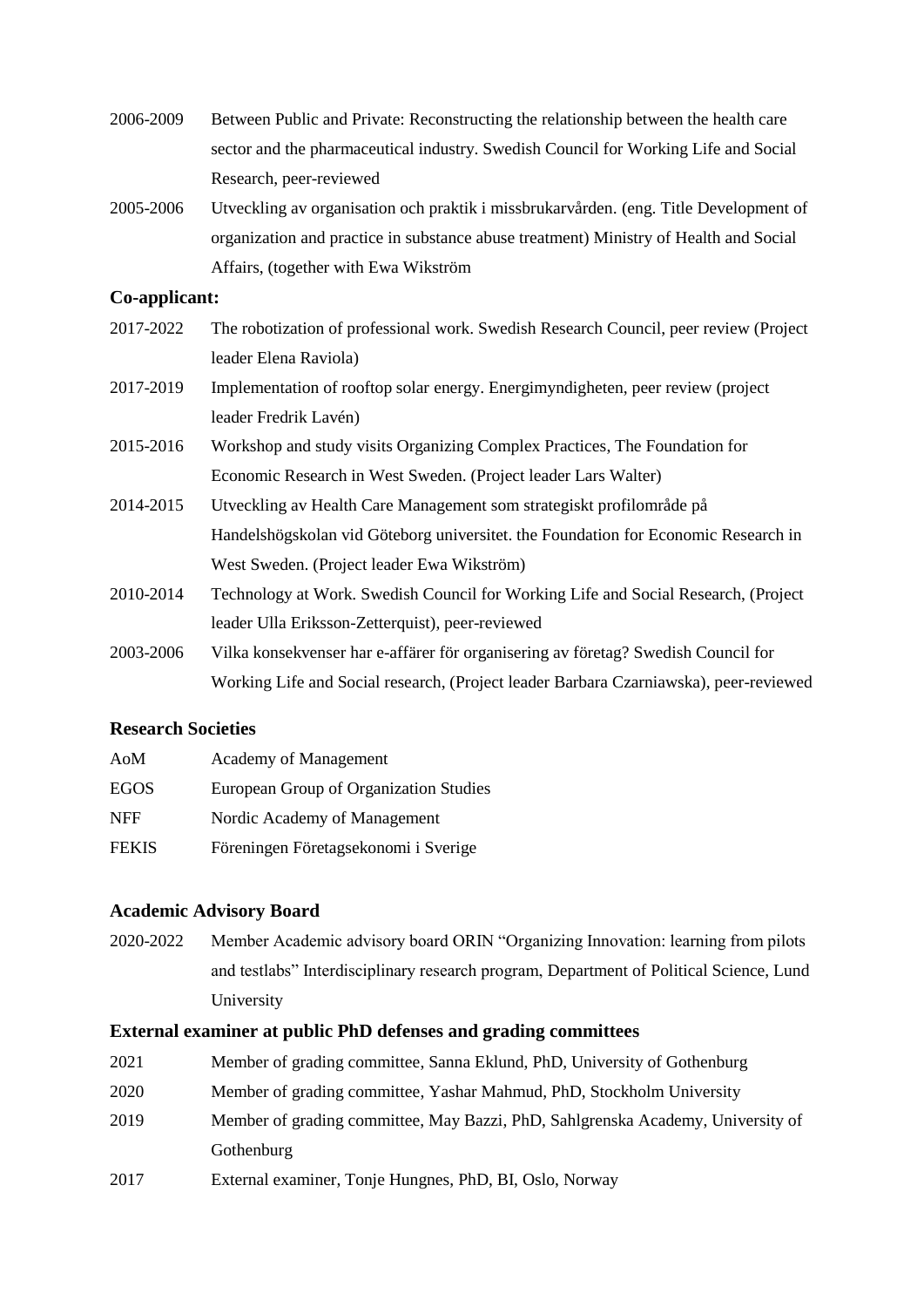| 2017 | Member of grading committee, Reka Andersson, PhD University of Linköping           |
|------|------------------------------------------------------------------------------------|
| 2016 | External examiner, Vibeke Byg, PhD Aalborg University                              |
| 2016 | Member of grading committee, Therese Eriksson, PhD, Chalmers University of         |
|      | Technology                                                                         |
| 2013 | External examiner, Hans Petter Iversen, PhD, Molde University College, Norway      |
| 2013 | Member of grading committee, Anna Tyllström, PhD, Uppsala University               |
| 2013 | Member of grading committee, Per Thilander, PhD, School of Business, Economics and |
|      | Law, University of Gothenburg.                                                     |
| 2010 | Member of grading committee, Maria Svenér, Licentiate of Philosophy,               |
|      | Ekonomihögskolan, University of Lund                                               |
| 2005 | Member of grading committee, Björn Remneland, Licentiate of Philosophy School of   |
|      | Business, Economics and Law, University of Gothenburg.                             |

# Pedagogical qualifications

## **Administrative qualifications in the field of education**

- 2013-2016 Board member, Master's in Evidence Based Practices, Department of Philosophy, Linguistics and the Theory of Science, University of Gothenburg
- 2014-2015 Member of a project group developing a new course structure for the Master of Science in Management Program, and assessing the learning objectives of all core courses
- 2010-2012 Coordinator, Specialization in Public Management, Graduate School, School of Business, Economics and Law, University of Gothenburg
- 2008-2009 Assigned with developing a plan for a Master of Science in Public Management, a collaboration between the Faculty of Social Sciences and the School of Business, Economics and Law

## **Teaching Experiences**

## **Doctoral courses**

| 2019-2020 | Introduction to Research Ethics and Good Research Practice (3 ECTS)               |
|-----------|-----------------------------------------------------------------------------------|
| 2019-     | Analyzing and Theorizing from Qualitative data (7.5 ECTS) course coordinator      |
| 2015-     | Qualitative Research Methods (7.5 ECTS) course coordinator                        |
| 2015      | ANT in Business Administration Research (7.5 ECTS) lecturer                       |
| 2008      | The Role of the Researcher (7.5 ECTS, Dep. Public Management), course coordinator |
|           |                                                                                   |

#### **Master courses**

2012- Master Degree Project in Management (30 ECTS), Dept. of Business Administration, course coordinator 2018 Managing Markets (7.5 ECTS), Dept. of Business Administration, course coordinator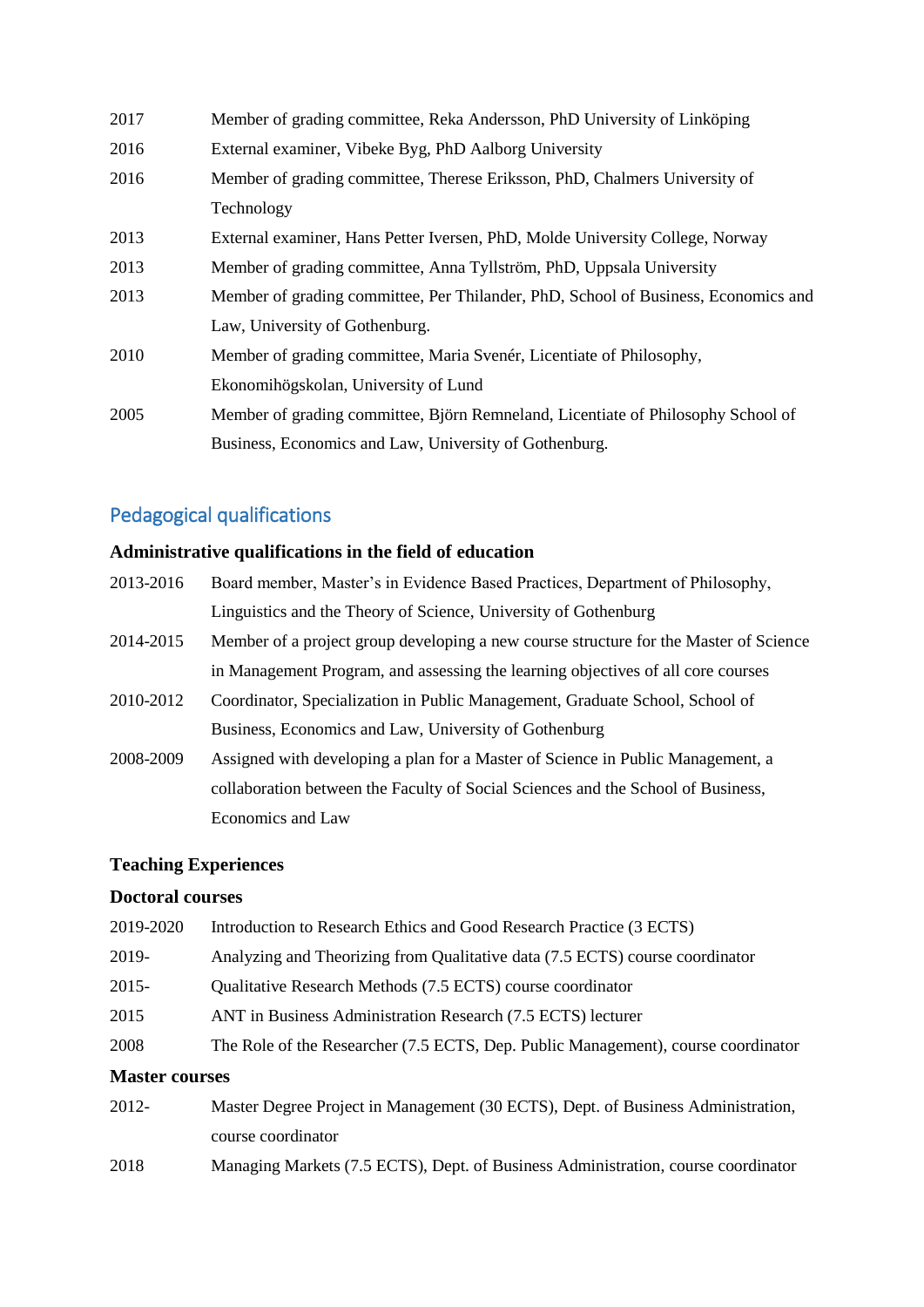| 2012-2016 | Research Methods (7.5 ECTS), Dept. of Business Administration, course coordinator  |
|-----------|------------------------------------------------------------------------------------|
| 2014      | Evidence in practice (15 ECTS), Dept. of Theory of Science, lecturer               |
| 2009-2012 | Change Management (7.5 ECTS), Dept. of Business Administration, course coordinator |
| 2008      | Management and Leadership, (7.5 ECTS), Dept. of Business Administration, lecturer  |
| 2007      | Organization and organizing, MBA, School of Business, Economics and Law, lecturer  |
| 2006-2009 | Organisation och Omvärld (7.5 ECTS), Dep. Of Public Management lecturer            |

## **Bachelor courses**

| 2013-2015  | Vetenskap och metod-strimma, Dept. of Business Administration, (given both autumn |
|------------|-----------------------------------------------------------------------------------|
|            | and spring semester)                                                              |
| 2006-2008  | Organisation och ledning (15 ECTS) Dep. Of Public Management, course coordinator  |
|            | (this course was given both autumn and spring semester)                           |
| 2002, 2007 | Ledarskapets villkor (7.5 ECTS), Dept. of Business Administration, lecturer       |

# **Ph.D. advising**

| $2021 -$  | PhD supervisor of Otto Nieminen, School of Business, Economics and Law, University    |
|-----------|---------------------------------------------------------------------------------------|
|           | of Gothenburg.                                                                        |
| 2013-2019 | PhD supervisor of Anna Grzelec, School of Business, Economics and Law, University     |
|           | of Gothenburg. Defended October 4, 2019.                                              |
| 2006-2008 | Assistant PhD supervisor (jointly with Prof. Torbjörn Stjernberg) of Fredrik Lavén,   |
|           | School of Business, Economics and Law, University of Gothenburg. Defended June 14,    |
|           | 2008.                                                                                 |
| 2007-2008 | Assistant Licentiate of Philosophy supervisor (jointly with Prof. Rolf Solli) of Anna |
|           | Johansson, School of Business, Economics and Law, University of Gothenburg.           |
|           | Defended October 29, 2008.                                                            |

# **Pedagogical training**

| 2019 | pedagogics for higher education HPE103, (5 ECTS)    |
|------|-----------------------------------------------------|
| 2013 | pedagogics for higher education HPE 102, (5 ECTS)   |
| 2008 | pedagogics for higher education HPE 101, (5 ECTS)   |
| 2006 | post-graduate supervision, University of Gothenburg |

# Publications

# **Books:**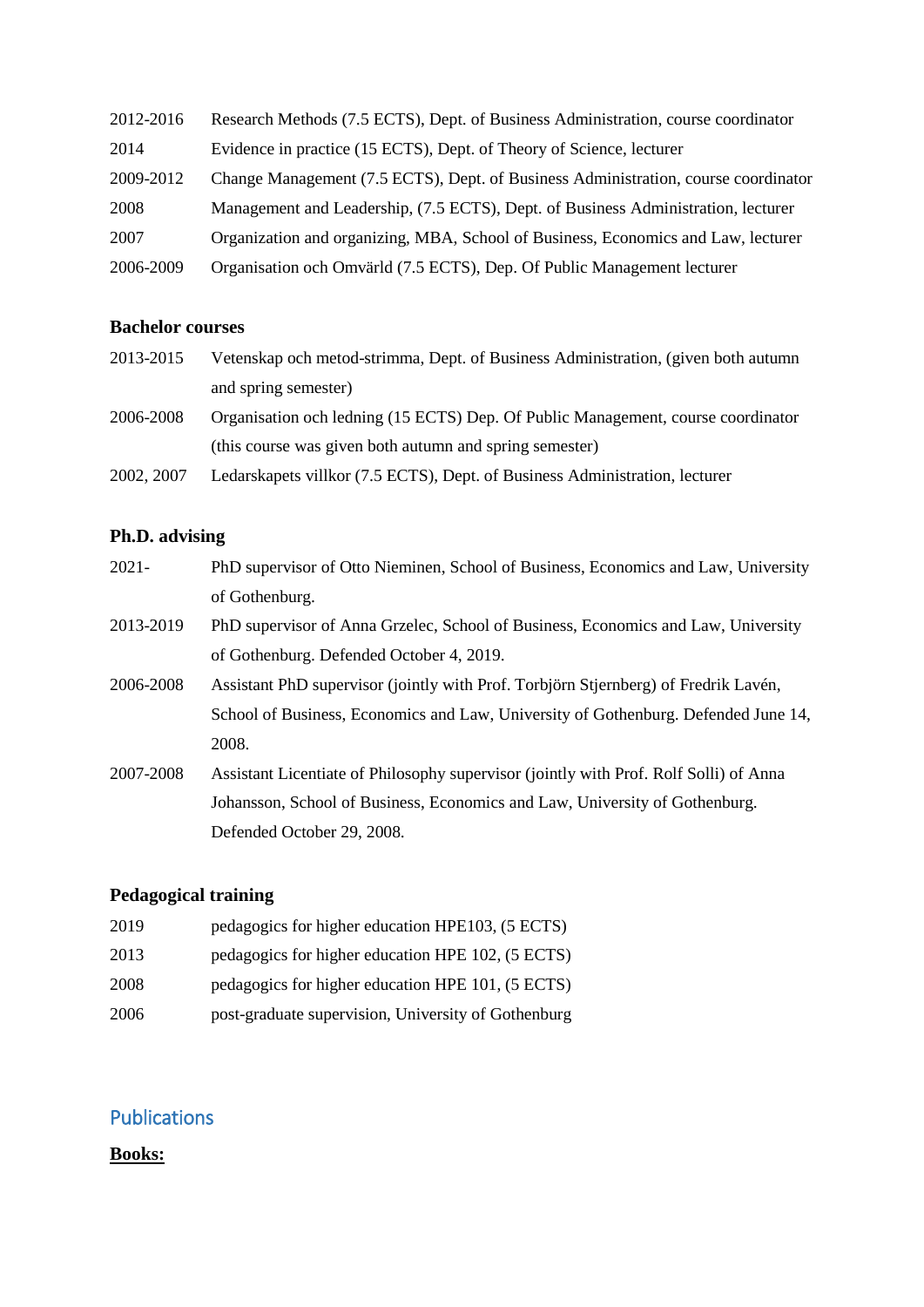- **Lindberg**, K., Styhre, A. and L. Walter (2012) *Assembling Healthcare Organizations: Practice, Materiality and Institutions*. Houndmills: Palgrave Macmillan.
- **Lindberg**, K. (2009) *Samverkan.* Malmö: Liber. (eng. titel Collaboration)
- **Lindberg**, K. and M. Blomgren (Eds.) (2009) *Mellan offentligt och privat. Om styrning, praktik och intressen i hälso- och sjukvården.* Stockholm: Santérus Academic Press. (eng. title Between Public and Private. Management, practice and interests in health care sector)
- **Lindberg**, K. (2002) *Kopplandets kraft. Om organisering mellan organisationer*. Göteborg: BAS. (PhD Dissertation) (eng. title the Power of connecting. Organizing between organizations)
- **Lindberg**, K. (1999) *Pragmatisk förändring. En studie av ett förändringsförlopp i en kommunledning*. Göteborg: BAS. (Licentiat dissertation) (eng. title Pragmatic Change)

#### **Articles in peer reviewed journals:**

- Langley, A., **Lindberg, K.**, Mørk, B.E., Nicolini, D., Raviola. E. & L. Walter (2019) Boundary Work among Groups, Occupations and Organizations: From Cartography to Process. *Academy of Management Annals*, 13(2): 704-736.
- **Lindberg, K**., B-E. Mørk and L. Walter (2019) Emergent coordination and situated learning in a Hybrid OR: The mixed blessing of using radiation. *Social Science and Medicine, 228: 232-239.*
- **Lindberg, K**., Walter, L and E. Raviola (2017) Performing boundary work. *Social Science and Medicine*, 182: 81-88.
- Nicolini, D., Delmestri, G., Goodrick, E., Reay, T., **Lindberg, K**. and P. Adolfsson (2016) Look what's back! Institutional complexity, reversibility and the knotting of logics. *British Journal of Management*, 27: 228-248.
- Egels-Zandén, N., **Lindberg, K.** and P. Hyllman (2015) Multiple institutional logics in union–NGO relations: private labor regulation in the Swedish Clean Clothes Campaign. *Business Ethics: A European Review*, 24(4): 347-360.
- **Lindberg, K**., Czarniawska, B. and R. Solli (2015) Editorial: After NPM? *Scandinavian Journal of Public Administration*, 19(2): 3-6.
- **Lindberg, K.** (2014) Performing multiple logics in practice. *Scandinavian Journal of Management*, 30, 485-497.
- Hujala, A., Laulainen, S. and **K. Lindberg** (2014) Powerless Positions, Silenced Voices? Critical Views on Health and Social Care Management, *Journal of Health Organization and Management*, 28(5): 590-601.
- **Lindberg**, K. and L. Walter (2013) Objects-in-use and organizing in action nets: A case of an Infusion Pump. *Journal of Management Inquiry,* 22(2): 212-227.
- Eriksson-Zetterquist, U. **Lindberg, K**. and A. Styhre (2009) When the good days are over: Professionals meet new technology. *Human Relations*. 62(8): 1145-1170.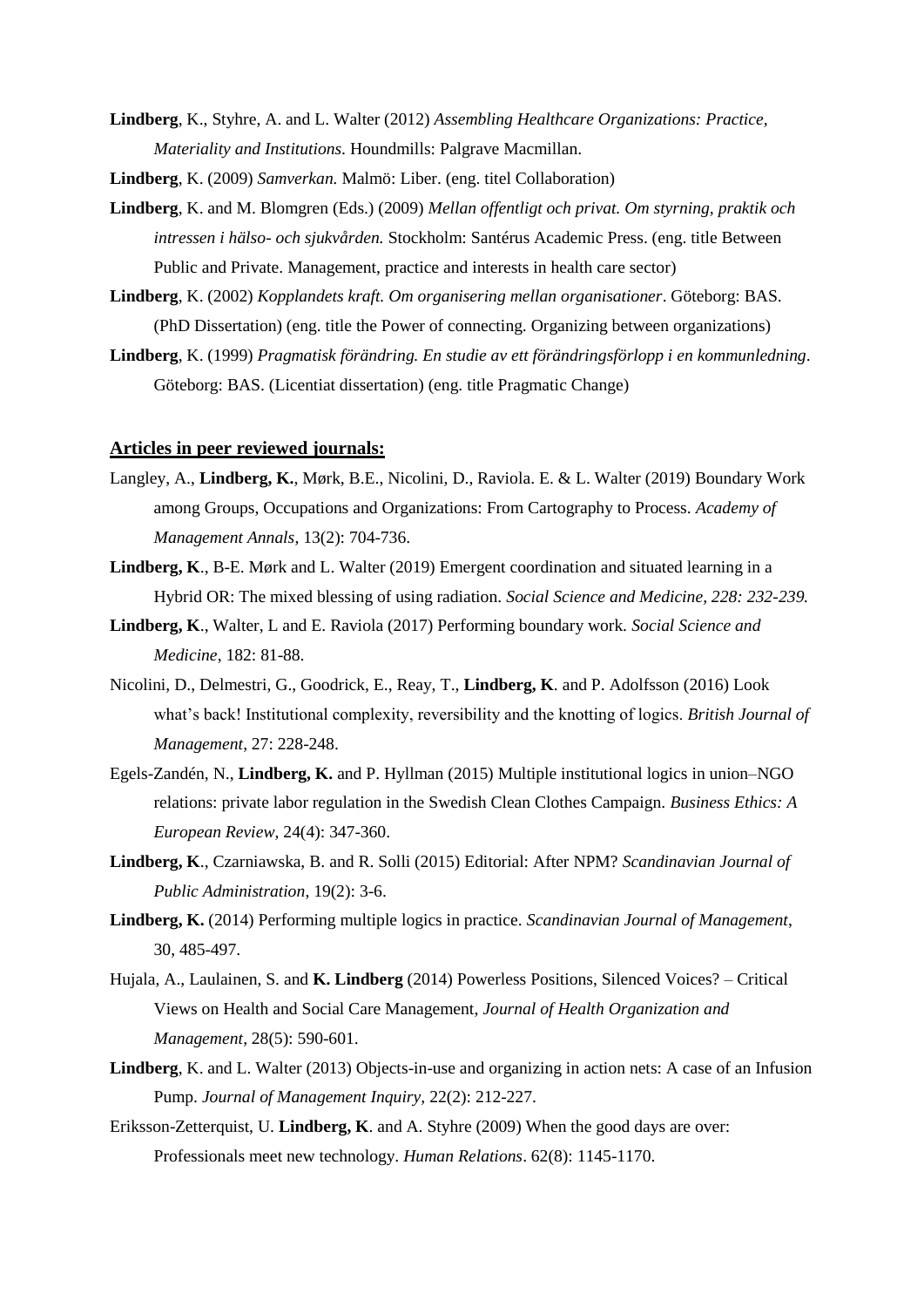- **Lindberg**, K. and B. Czarniawska (2006) Knotting the net of action, or organizing between organizations. *Scandinavian Journal of Management*, 22(4): 292-306.
- **Lindberg**, K. and G. Erlingsdottir (2005) Att studera översättningar. Två idéers resor i den svenska hälso- och sjukvården. *Nordiske Organisasjonsstudier*, 6(3-4): 27-51.
- Trägårdh, B. and **K. Lindberg** (2004) Curing skinny health care with lean methods -managing "chains of care" in the Swedish health care sector. *International Journal of Health Planning and Management,* 19(4): 383-398.
- **Lindberg**, K. and B. Trägårdh (2001) Idén om vårdkedja möter lokal praxis. *Kommunal ekonomi och politik*, 5(2): 51-68.

#### **Book chapters:**

- Raviola, E. och **K. Lindberg** (2021) AI och professionernas arbete. I *AI, digitalisering och rätten* (red.) G. Noll. Lund: Studentlitteratur.
- **Lindberg K.** (2019) Gränsarbete och samverkanskompetens. I *Kampen om kunskap. Akademi och praktik* (red.) A. Brechensbauer, M. Grafström, A. Jonsson och M. Klintman. Stockholm: Santérus Förlag.
- Lindberg, K. and L. Walter (2018) One table several practices: Material controversies in the Hybrid Operating Room. In *Controversies in Health Care Innovation* – Service, Technology and Organization (eds.) T. Hoholm, A. La Rocca and M. Aanestad. Houndmills: Palgrave Macmillan.
- **Lindberg, K.** and E. Wikström (2014) Samverkan komplexa projekt och ansvarsredogörelser. I R. Axelsson och S. Bihari Axelsson (red) *Om samverkan – utveckling för hälsa och välfärd*. Lund: Studentlitteratur.
- **Lindberg**, K (2010) Något gammalt och något nytt: om möten mellan olika inköpspraktiker. (eng. title Something old and something new: clashes between purchasing practices) In S. Jönsson & M. Wickelgren (eds.) *Volvo i våra hjärtan*. Malmö: Liber (pp. 154-172).
- **Lindberg**, K (2009) Bird flu threat or opportunity. In B.Czarniawska (ed.) *Organizing in the face of threat and risk*. Cheltenham: Edward Elgar (pp. 50-67).
- **Lindberg**, K and M. Blomgren (2009) Den fragmenterade hälso- och sjukvården. (The fragmented health care sector) In K. Lindberg & M. Blomgren (eds.) *Mellan offentligt och privat. Om styrning, praktik och intressen i hälso- och sjukvården.* Stockholm: Santérus Academic Press.
- Blomgren, M and **K. Lindberg** (2009) Mellan offentligt och privat i hälso- och sjukvården. (Between public and private in health care sector) In K. Lindberg & M. Blomgren (eds.) *Mellan offentligt och privat. Om styrning, praktik och intressen i hälso- och sjukvården.* Stockholm: Santérus Academic Press.
- **Lindberg**, K. (2009) Läkares balansgång om mötet mellan hälso- och sjukvården och läkemedelsindustrin. (Doctors walk on a tightrope – the encounter between health care and